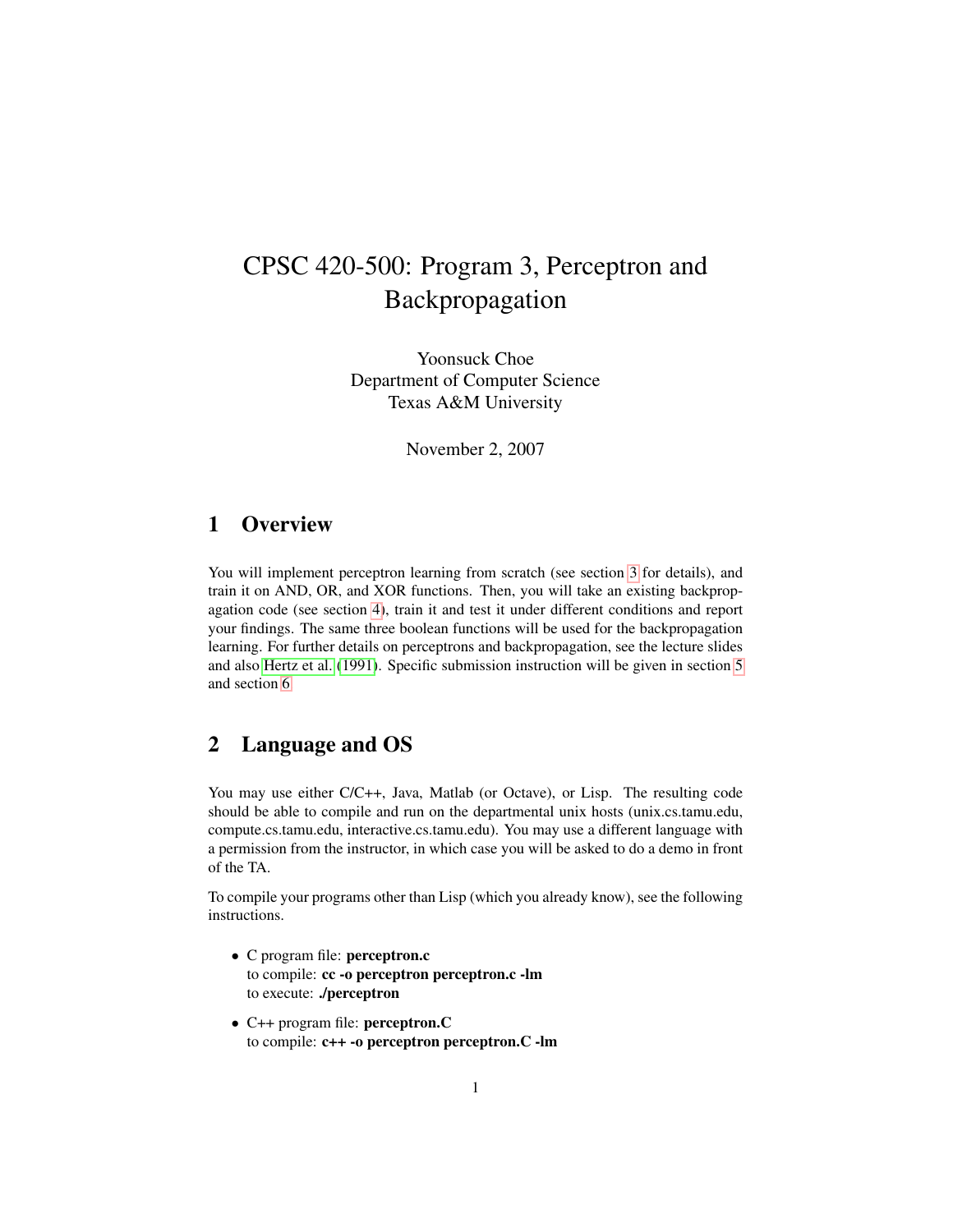to execute: ./perceptron

• Java program file: perceptron.java to compile: javac perceptron.java to execute: java perceptron

The full paths for the compilers are (on compute.cs.tamu.edu):

- /usr/local/SUNWspro/bin/cc
- /usr/local/bin/g++
- /usr/local/java/j2se/bin/java
- /usr/local/java/j2se/bin/javac

# 3 Perceptron

Perceptron activation is defined as:

<span id="page-1-0"></span>
$$
Output = step\left(\sum_{i=0}^{2} W[i] * INFO[i]\right),\tag{1}
$$

where  $step(X) = 1$  if  $X \ge 0$  and  $step(X) = 0$  if  $X < 0$  (see figure [1\)](#page-1-1).



<span id="page-1-1"></span>Figure 1: Perceptron. The input INP[0] is the *bias unit*, fixed to −1, and has an associated weight  $W[0]$ , which is the threshold. The two inputs X and Y are given and the output  $f(X, Y)$ will be calculating (or attempting to calculate) a boolean function, one of OR, AND, or XOR.

Implement a perceptron with two input units (three, including the bias unit that has a fixed input value -1) and one output unit. Your program should take three inputs from the keyboard (i.e. standard input):

- 1. maximum number of epochs to run (integer),
- 2. learning rate parameter  $\alpha$  value (double),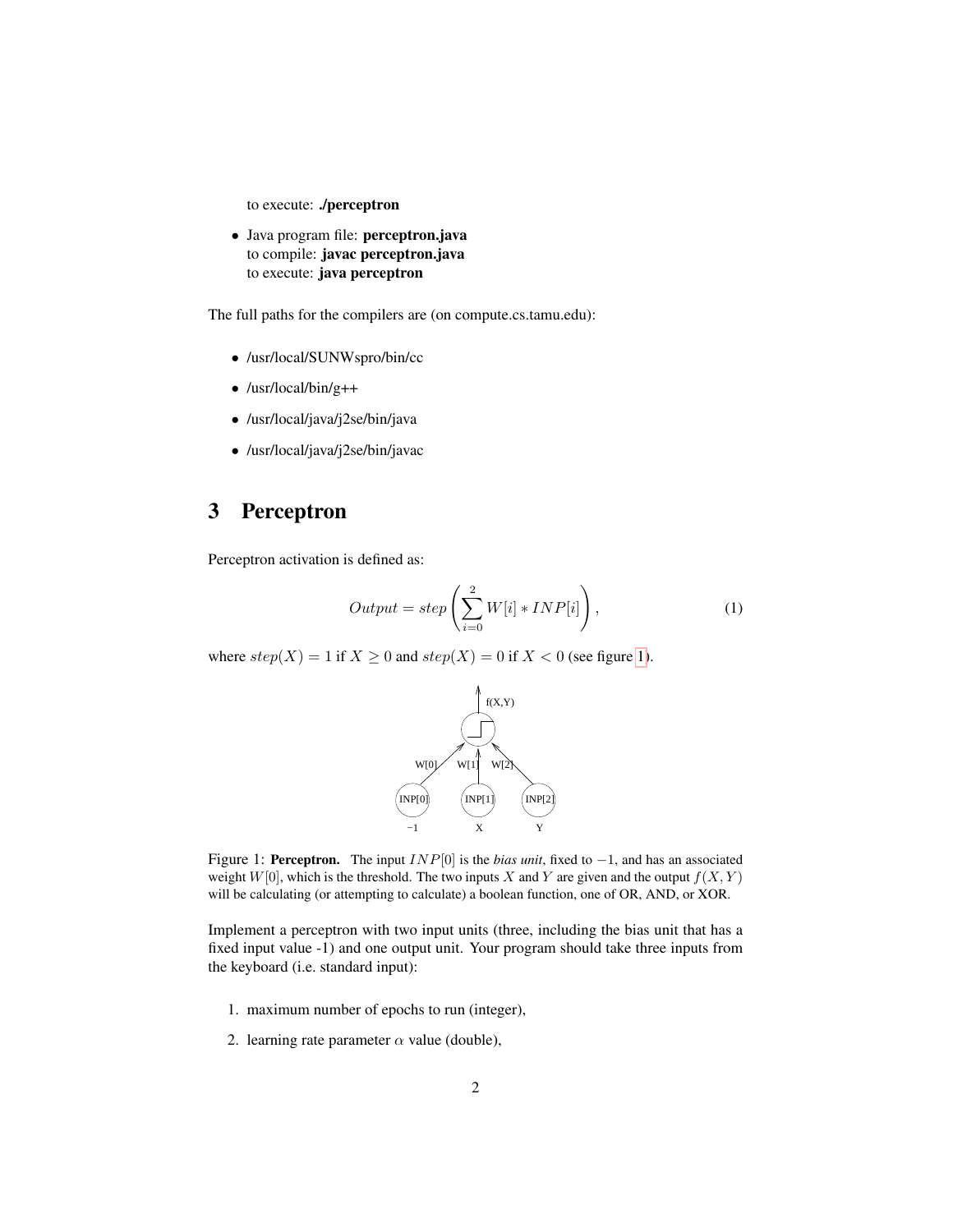3. function selection string ("and", "or", and "xor").

For example, a typical run would go like this  $(\xi)$  is the unix prompt):

```
$ ./perceptron
10000 0.0001 and
```
where in the first line you run your program, and in the second line you type in the parameters. A pseudo code for perceptron learning is as follows:

- 1. Initialize weights to random numbers between 0.0 and 1.0.
- 2. Initialize epoch count to 0.
- 3. while sum of  $(target output)^2$  for all input patterns is not 0 do:
	- for each input-target pattern
		- (a) present input and calculate output
		- (b) calculate the  $error = target output$
		- (c) update the weights  $W[i]$
	- endfor
	- increment epoch count
	- if (epoch count  $>$  max epochs), break from while loop
- 4. Print out the output for the inputs  $(0,0)$ ,  $(0,1)$ ,  $(1,0)$ , and  $(1,1)$ .

## <span id="page-2-0"></span>4 Backpropagation

For backpropagation, you will download the following file (make it one line):

```
http://faculty.cs.tamu.edu/choe/
src/backprop-1.6.tar.gz
```
and run it under different conditions. First, you need to unzip and untar it by running the following:

```
$ tar xzvf backprop-1.6.tar.gz
$ cd backprop
```
then read the README file to learn how to compile and run it.

Running the bp program (which is generated by compiling) will give you a huge dump on the screen. To selectively view the data you're more interested in, use the grep command. For example, to view the progression of error: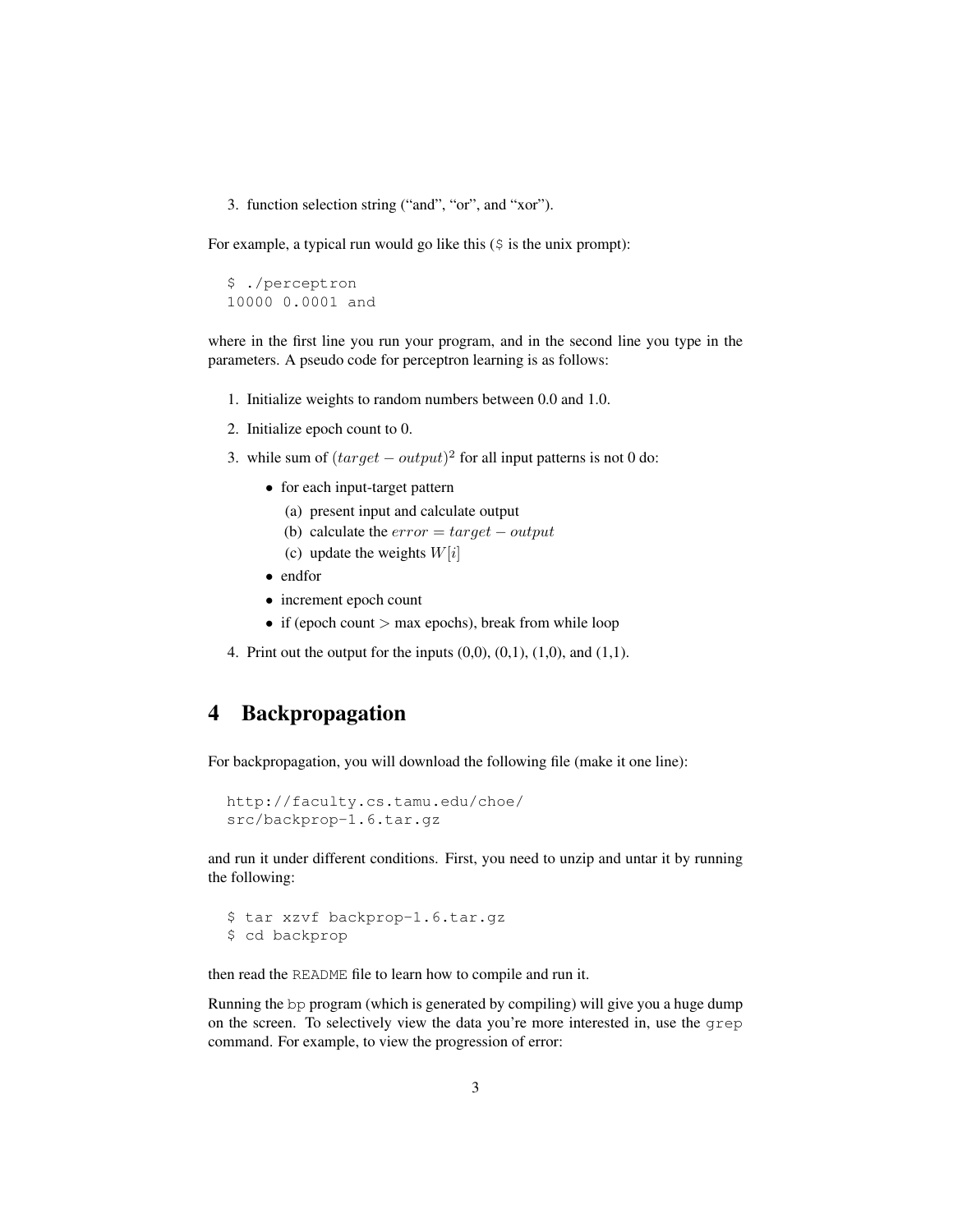\$ ./bp conf/xor.conf | grep ERR

and to view the actual output values for the inputs:

\$ ./bp conf/xor.conf | grep OUT

# <span id="page-3-0"></span>5 Assignment

This section will detail what you actually have to do and have to submit. All projects should be turned in using the csnet turnin.

#### 5.1 Perceptron

Implement perceptron learning algorithm as detailed in section [3,](#page-1-0) and with the program conduct the following experiments, and submit the required material, along with the code and the README file as usual.

#### Experiments:

- 1. Test AND, OR, and XOR for learning rates  $\alpha = 0.001$ , and 0.0001. For each Boolean function, run the experiment with different initial random weights (use the random number generator function to do this) three times. Discard all runs that ended in 1 epoch (you will see several of these: why would they occur?). The total number of trial will thus be 18. Set the max epoch to 10000 for all trials.
- 2. For each trial, report the following in the README file:
	- (a) initial weights, and show the plot of the decision boundary (the straight line defined by the weights).
	- (b) final weights, and show the plot of the decision boundary.
	- (c) number of epochs taken to complete training if successful (let us call this  $n$ ), and
	- (d) for each epoch, the sum of squared error for all four input patterns.
- 3. Answer these questions in the README file:
	- (a) How dependent is  $n$  on the initial weights?
	- (b) Do you think perceptron will be able to learn the boolean function  $f(X, Y) =$ ¬(X ∨ Y )? What do you think is the role of the *sign* of the weights in this case? Think about the geometric interpretation in that case.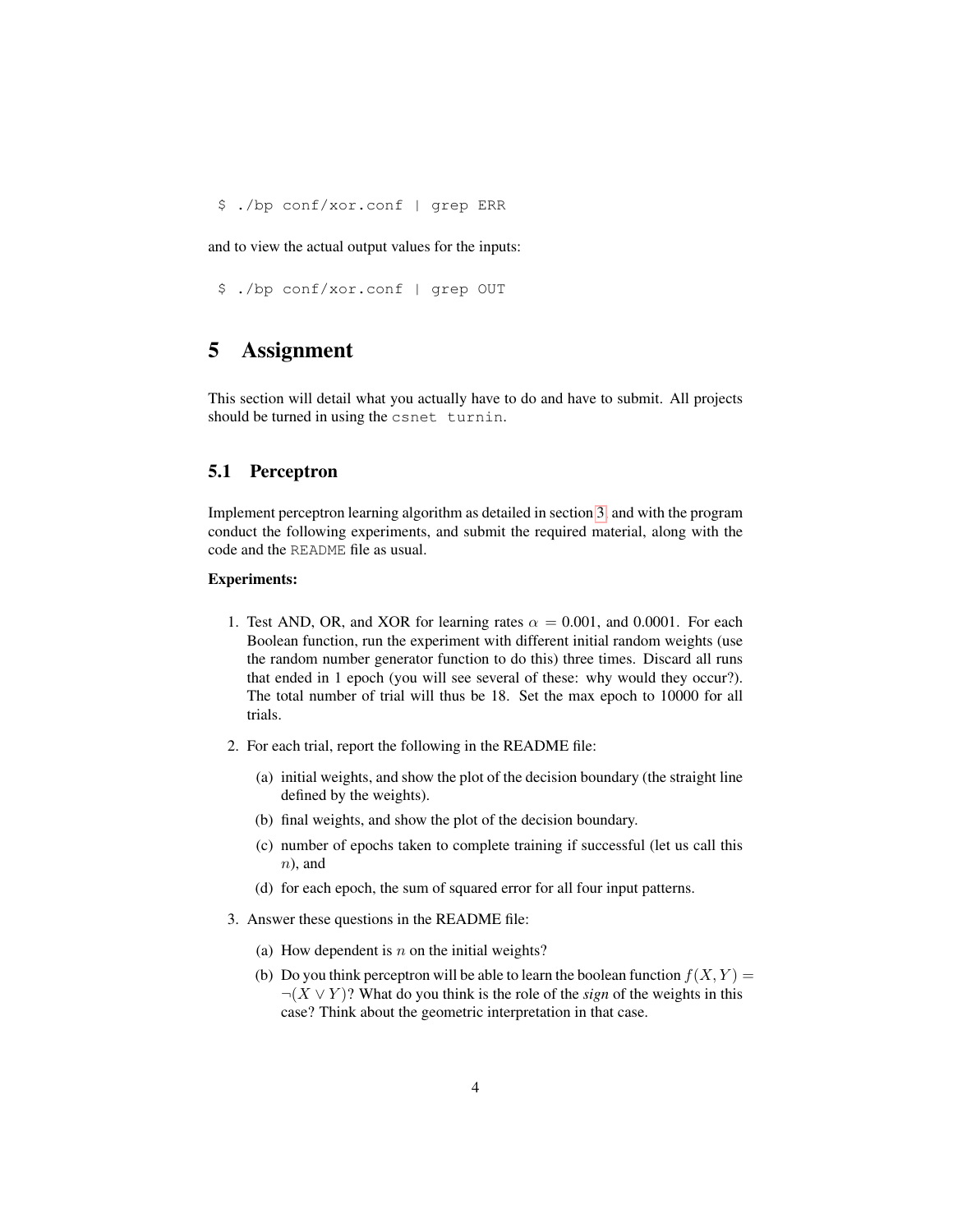| Table 1: Boolean Function $f(X, Y) = \neg(X \lor Y)$ . |  |  |                             |
|--------------------------------------------------------|--|--|-----------------------------|
|                                                        |  |  | $X \ Y \mid \neg(X \lor Y)$ |
|                                                        |  |  |                             |
|                                                        |  |  |                             |
|                                                        |  |  |                             |
|                                                        |  |  |                             |

#### 5.2 Backpropagation

With the provided code, conduct experiments on AND, OR, and XOR. Note that in the bp.cc code, learning rate  $\alpha$  is a named eta, just in case you want to take a look inside the code.

#### Experiments:

- 1. Test AND, OR, and XOR for learning rates  $\alpha = 0.01, 0.001$ , and 0.0001, and plot the sum of squared error for each trial (a total of 9 trials). A total of 3 set of plots (for AND, OR, and XOR), with each set containing 3 curves (for three  $\alpha$ 's) is required. Save the plots in image files and name them b1-plot0.jpg, b1-plot1.jpg, ....
- 2. With learning rate  $\alpha = 0.001$ , test AND, OR, and XOR, with 1, 2, 3, and 4 hidden units, Plot the sum of squared error for each trial. A total of 3 set of plots (for AND, OR, and XOR), with each set containing 4 curves (for four different number of hidden units) is required. Save the plots in image files and name them b2-plot0.jpg, b2-plot1.jpg, ....
- 3. For all trials above, count the number of epochs until the end is reached, and measure the time taken using the timex unix command:

timex ./bp conf/xor.conf

Report the number of epochs and time spent for each trial in the README file. How many number of hidden units was the best in your opinion and why?

### <span id="page-4-0"></span>6 Submission Details

The due date is 12/7/2006, 11:59pm. Grading criteria will be similar to the previous programming assignments. You must submit the following:

- source code,
- compiled executable binary,